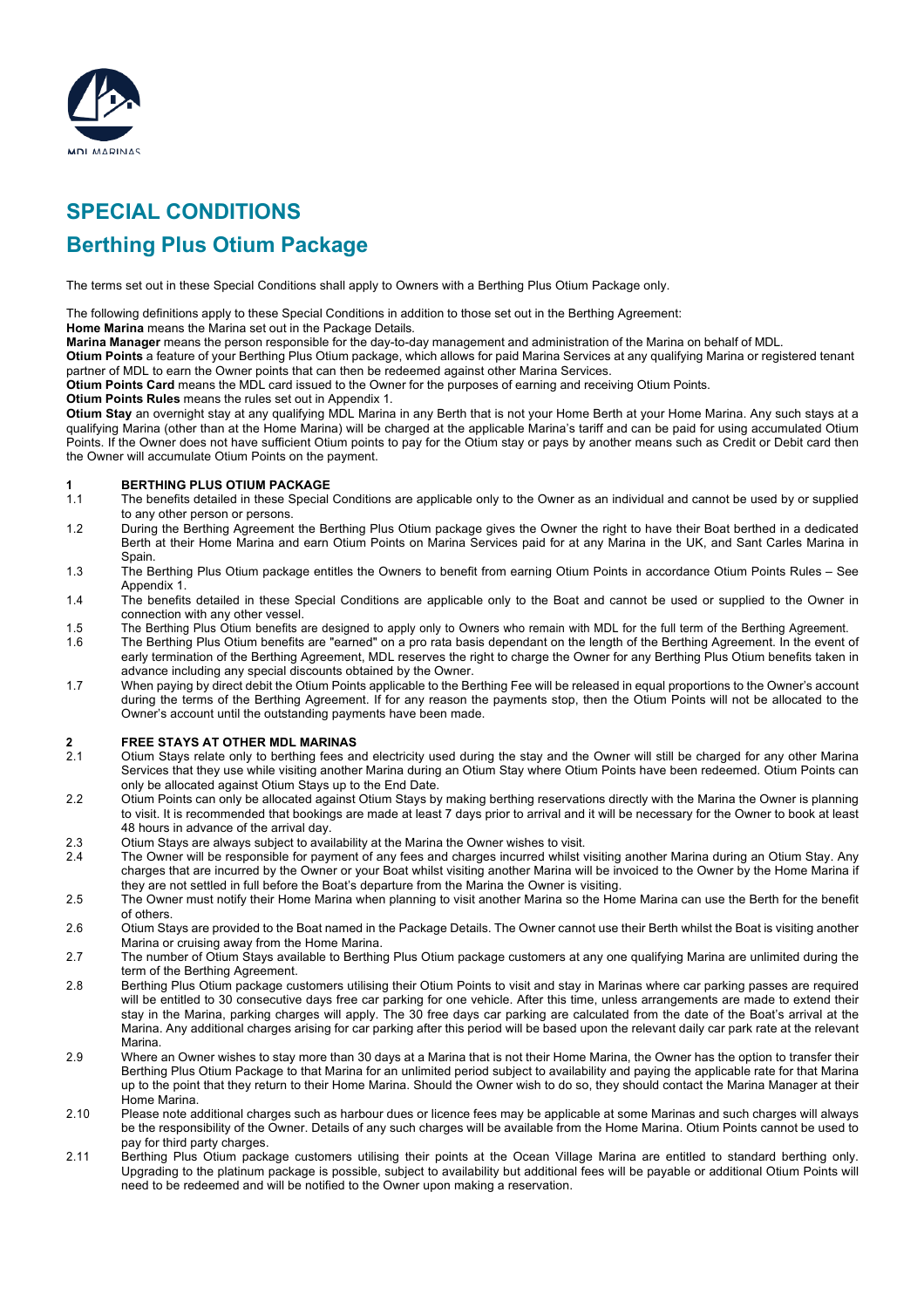- **3 SANT CARLES MARINA** In addition to Otium Stays, Berthing Plus Otium package customers can also enjoy Otium Point redemption against other MDL services such as boatyard services and fuel whilst visiting Sant Carles Marina. No other Berthing Plus Otium benefits apply at Sant Carles Marina.
- 3.2 Berth holders at Sant Carles Marina can enjoy Otium Stays at any Marina in the UK (subject to availability). Such Otium Stays must be arranged by the UK Marina.

### **4 REDEEMING POINTS AND EARNING POINTS AT MDL BOATYARD SERVICES**

- 4.1 For any Marina Services carried out during the term of the Berthing Agreement the Owner is entitled to earn Otium Points for all monies spent and can redeem Otium Points to pay off the current published tariff for boat handling, craning/lifting and pressure washing. This applies only where MDL operates the Marina Service.
- 4.2 Details of the charges for the Marina Services or Otium Points value for such services are available for the applicable Marina.

#### **5 FUEL**

- 5.1 Petrol and diesel are available for Berthing Plus Otium package customers who are entitled to earn Otium Points on all monies spent on the current published tariff for fuel.
- 5.2 Berthing Plus Otium package customers can also use Otium points to pay for fuel.

# **6 STORAGE ASHORE**

- The Owner is entitled to up to 8 weeks storage ashore free of charge at a Marina where MDL operates this facility apart from Cobbs Quay Marina, Queen Anne's Battery Marina and Dartside Quay (Brixham and Torquay marinas) where storage periods are limited as follows:
	- 6.1.1 Cobbs Quay Marina- up to six weeks- restricted six weeks ashore from 1st Dec to 31st March;
	- 6.1.2 Dartside Quay boatyard (Brixham and Torquay marinas) up to 8 weeks;
	- 6.1.3 Queen Anne's Battery up to 30 days.
- 6.2 Thereafter, any additional days will be charged at the rate applicable to that Marina which is available from the marina office or on the relevant Marina's page on www.mdlmarinas.co.uk.
- 6.3 The various Marinas within the MDL network have varying storage arrangements so please contact your Home Marina for further guidance relating to storage ashore and the terms and conditions that apply to such storage services.

### **7 GENERAL**<br> **7.1** Privileges

- Privileges and benefits of the Berthing Plus Otium Package will only be granted on presentation of a current Berthing Plus Otium card on arrival at the Marina. Any other services provided will be charged at normal rates which will be available at the Marina.
- 7.2 Entitlement to benefits and discounts will be suspended in cases where payments are overdue to MDL or when an Owner is in breach of these Special Conditions or the Berthing Agreement. In such cases, visitor berthing, Marina Services and storage ashore will be charged at the prevailing published tariff.
- 7.3 MDL reserves the right to introduce new conditions for the Berthing Plus Otium Package where required on legal grounds or for the safety or security or good management of the Marina, and to amend such Special Conditions from time to time as may be necessary. Such Special Conditions and any amendments to them will become effective on being displayed on the public notice board or other prominent place at the Marina.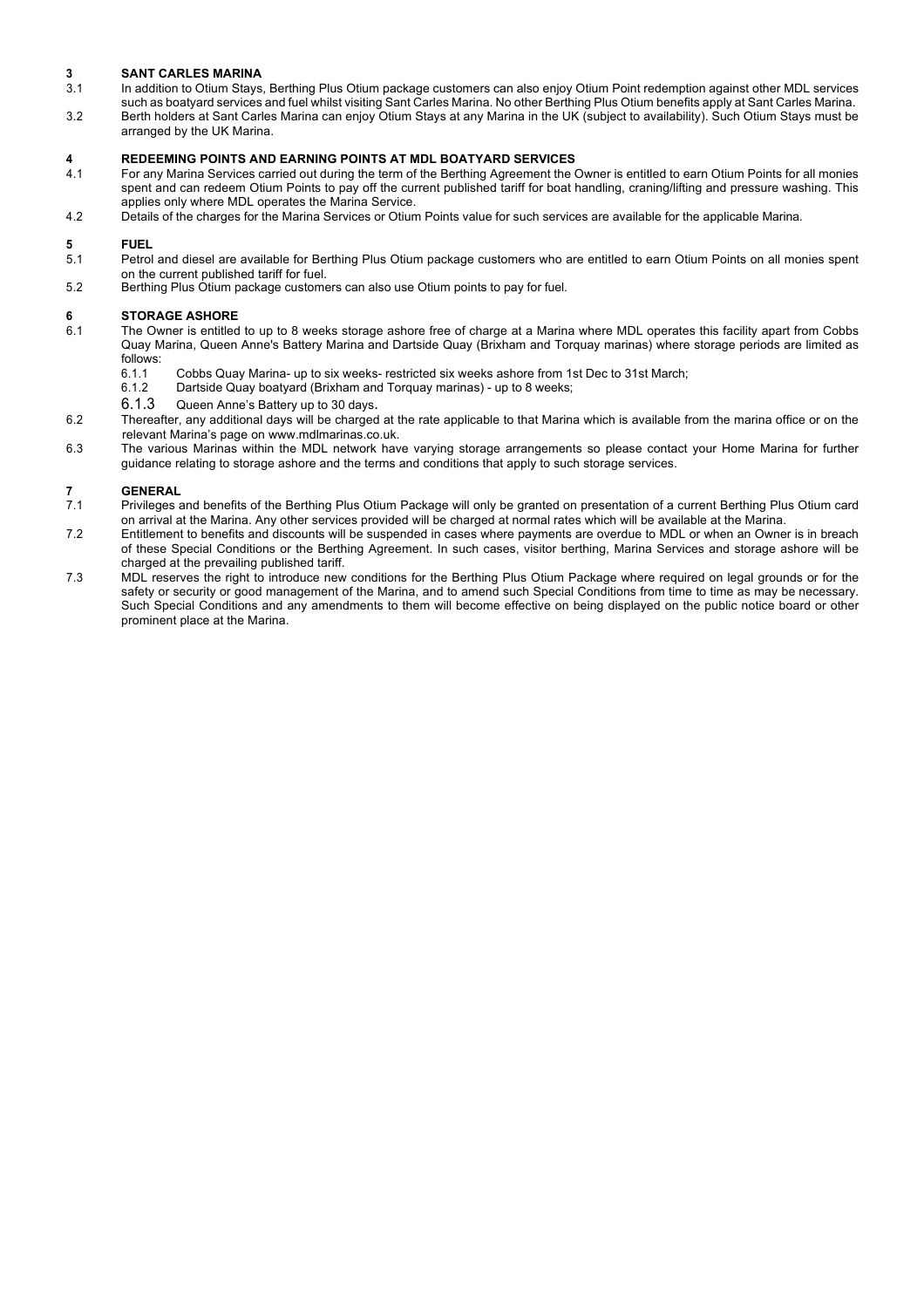### **APPENDIX 1**

### **OTIUM POINTS RULES**

These rules govern the collection and use of Otium Points and set out the terms of the contract between MDL and the Otium Points Account Holder.

### **8 OTIUM POINTS ACCOUNT**

- 8.1 An individual can apply for the loyalty scheme and become a member ("an Otium Points Account Holder") if they have a current annual Berthing Plus Otium package. Customers without Berthing Plus Otium packages can also apply for the loyalty scheme and earn Otium Points at the visitor rates.
- 8.2 The Otium Points Account Holder can then earn points on various purchases from MDL or their promotional suppliers. The Otium Points will be recorded on the Otium Points Account Holder's account held by MDL ("the Otium Points Account").
- 8.3 MDL reserve the right to refuse an application for any good reason for entry into the loyalty scheme.
- 8.4 MDL will set up an Otium Points Account to record points earned or redeemed by each Otium Points Account Holder.
- 8.5 The Otium Points Account is linked to the Otium Points Account Holder's Boat(s) that are berthed in an MDL Marina. The Otium Points Account Holder may have all their Boats on one Otium Points Account and use the Otium Points interchangeably between such Boats. 8.6 An Otium Points Account Holder converting from a berth holder status to a visitor status will automatically have remaining Otium
- points deleted from the Otium Points Account on the expiry of the berthing contract. An Otium Points Account Holder converting from a visitor status to a berth holder will automatically keep the points balance and will start to earn on the berth holder rate.
- 8.7 Otium Points are valid for 3 years, any unused points that mature at year 3 are automatically deleted from the Otium Points Account. Otium Points are redeemed using the oldest points first.
- 8.8 Entitlement to Otium Points will be suspended in cases where payments are overdue to MDL or when an Owner is in breach of any agreement with MDL or the Marina Regulations and/or Code of Conduct.

### **9 EARNING OTIUM POINTS**

- 9.1 MDL award Otium Points when the Otium Points Account Holder has undertaken a relevant transaction with MDL or one of their promotional suppliers. The amount of Otium Points awarded may change and will vary depending on the good and/or services bought, the amount spent and where the transaction takes place. Full details of how Otium Points are awarded can be found in the Collect Points section of our website www.mdlmarinas.co.uk\otium.
- 9.2 Otium Points will not be awarded for non-qualifying products. Please see full list of products on the Collect Points section of our website www.mdlmarinas.co.uk\otium.
- 9.3 The Otium Points Account can earn a maximum of 10,000 points in a 12-month period.
- 9.4 MDL may set a value on the number of Otium Points boosted as part of a promotion on which additional Otium Points are available. Individual boost promotions may have different limits as communicated in the purchase conditions. Any participation in promotional offers above and beyond what could objectively be considered consumer behaviour or personal use may be considered by MDL as abuse of the loyalty scheme.
- 9.5 MDL will remove Otium Points at any time if products are returned for any reason and a full or partial refund of the purchase price is given. This also applies to the exchange of products, unless the exchange is for products with an equivalent value.
- 9.6 Otium Points awarded at the time of the transaction may be removed or cancelled if MDL determines that the Otium Points were collected in breach of these Rules or were awarded in error.
- 9.7 Otium Points Account Holders may earn Otium Points when paying for their annual berthing, other than Freedom Berthing Packages. Annual berthing paid for by direct debit, will have Otium Points awarded on a monthly basis. Otium Points Account Holders paying for their annual berthing in full will receive the applicable Otium Points in full at the start of their agreement.
- 9.8 Otium Points earned on a transaction:<br>9.8.1 will be available to spend on the Otium
- will be available to spend on the Otium Points Account within 2 working days of such transaction; and
- 9.8.2 cannot be redeemed against the same transaction.
- 9.9 Otium Points are earned on the remaining transaction cash value, when Otium Points are used to pay for part of the transaction.

### **10 REDEEMING OTIUM POINTS**

- 10.1 The Otium Points Account Holder can redeem Otium Points to obtain goods and services or discounts from MDL or one of their promotional suppliers. Otium Points cannot be converted to cash, vouchers, or any other scheme.
- 10.2 The amount of Otium Points needed may change and will vary depending on the products bought, the amount spent and where the transaction takes place. Full details of how points are redeemed can be found on the MDL web site, www.mdlmarinas.co.uk.

- 11.1 All goods and services or discounts from MDL or one of their promotional suppliers are subject to availability.
- 11.2 Transactions on which Otium Points are earned or redeemed which are made with one of MDL's promotional suppliers are made directly with that supplier and MDL have no responsibility for the delivery, standard, quality or otherwise of any goods and services received or supplied or the failure of the supplier to honour a redemption or make specific goods, services or discounts available.
- 11.3 Transactions on which Otium Points are earned or redeemed are subject to all applicable legal rules and the terms and conditions (including booking requirements, cancellation restrictions, return conditions, warranties and limitations of liability) of MDL or the applicable promotional supplier.
- 11.4 Redeemed Otium Points cannot be used again. If a transaction on which Otium Points are issued or redeemed is cancelled, reversed or not completed, MDL will reverse the associated Otium Points movement. If insufficient Otium Points are available, or MDL suspect fraud or misconduct, any benefits may be refused or cancelled.
- 11.5 Otium Points are personal to the Otium Points Account Holder and cannot be transferred to another Otium Points Account Holder. Otium Points Account Holders may inherit the Otium Points of a family member who has died by providing a written request informing MDL of the account details of the deceased.
- 11.6 Otium Points can only be earned, held, or redeemed as set out in these Rules. Any other use, award, sale, exchange or transfer of Otium Points, or attempt to do so, is a serious breach of these Rules. Any Otium Points not earned and held in accordance with these Rules will be invalid and cannot be redeemed. Any such Otium Points on an Otium Points Account will be deducted and, if they are redeemed, MDL may take other appropriate action.
- 11.7 MDL's Privacy Policy sets out the information that we will gather on Otium Points Account Holders, how an Otium Points Account Holder uses the Otium Points Card and earns and redeems points, how this information will be used and who it may be shared with. The Privacy Policy can be found on www.mdlmarinas.co.uk.
- 11.8 Otium Points Cards are the property of MDL and must be returned to MDL on request or destroyed when no longer valid for use. The Otium Points Account Holder is responsible for the security of all Otium Points Cards issued on the Otium Points Account. If an Otium Points Card is lost or the holder thinks an unauthorised person has become aware of any security code, password or account number, they should contact MDL immediately.
- 11.9 MDL may close any Otium Points Account on which no points have been earned or redeemed for a continuous period of at least 12 months.
- 11.10 MDL may, on notifying the Otium Points Account Holder, immediately suspend or terminate the rights of any Otium Points Account Holder, and/or close any relevant Otium Points Account, if: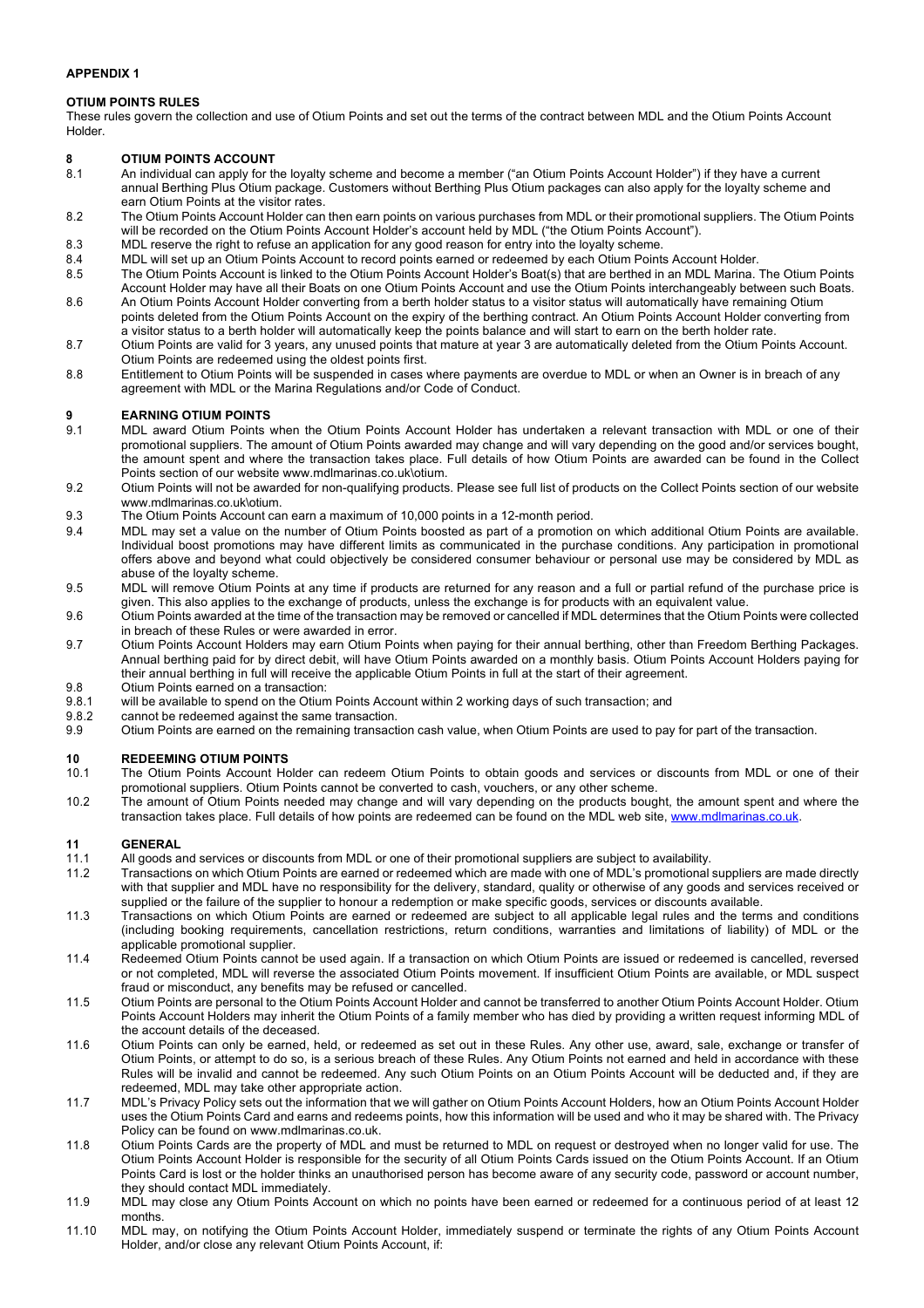- 11.10.1 they breach these Rules or any applicable terms and conditions,
- 11.10.2 MDL reasonably believe that any Otium Points Account Holder have dealt with Otium Points in a manner not permitted by these Rules or any applicable terms and conditions,
- 11.10.3 there is any theft from or misconduct in connection with MDL,<br>11.10.4 any Otium Points Account Holder supplies false or misleading
- 11.10.4 any Otium Points Account Holder supplies false or misleading information to MDL, or 11.10.5 any Otium Points Account Holder are abusive or offensive to any member of MDL sta
- any Otium Points Account Holder are abusive or offensive to any member of MDL staff.
- 11.11 Any Otium Points Account Holder can close the Otium Points Account at any time by notifying MDL. If an Otium Points Account is closed the Otium Points Account Holder rights to redeem Otium Points from that Otium Points Account are lost.
- 11.12 MDL may make changes to these Rules and will give the Otium Points Account Holder as much notice as MDL reasonably can. Earning or redeeming points on an Otium Points Account will constitute acceptance of the revised Rules.
- 11.13 MDL may suspend or terminate the Otium Points loyalty scheme but will give as much notice as MDL reasonably can before doing so. If this happens all Otium Points Accounts will be suspended or terminated.
- 11.14 MDL's only responsibilities with respect to the Otium Points scheme are set out in these Rules which are subject to English Law.<br>11.15 MDL will only be liable to an Otium Points Account Holder who suffers loss as a r
- MDL will only be liable to an Otium Points Account Holder who suffers loss as a result of our breach of these Rules and, if so, our sole liability will be to credit to the relevant Otium Points Account any Otium Points which have been wrongly deducted or should have been credited but were not.
- 11.16 These Rules shall not exclude or limit MDL liability for death or personal injury caused by MDL's negligence.<br>11.17 These Rules prevail in the event of any conflict or inconsistency with any other communications, inc
- These Rules prevail in the event of any conflict or inconsistency with any other communications, including advertising or promotional materials.
- 11.18 Otium points have no cash value. They can only be redeemed on qualifying MDL or Otium partner services or used to renew a Berthing Agreement. Other than this, points cannot be cashed in or credited against an Otium Points Account Holder's account.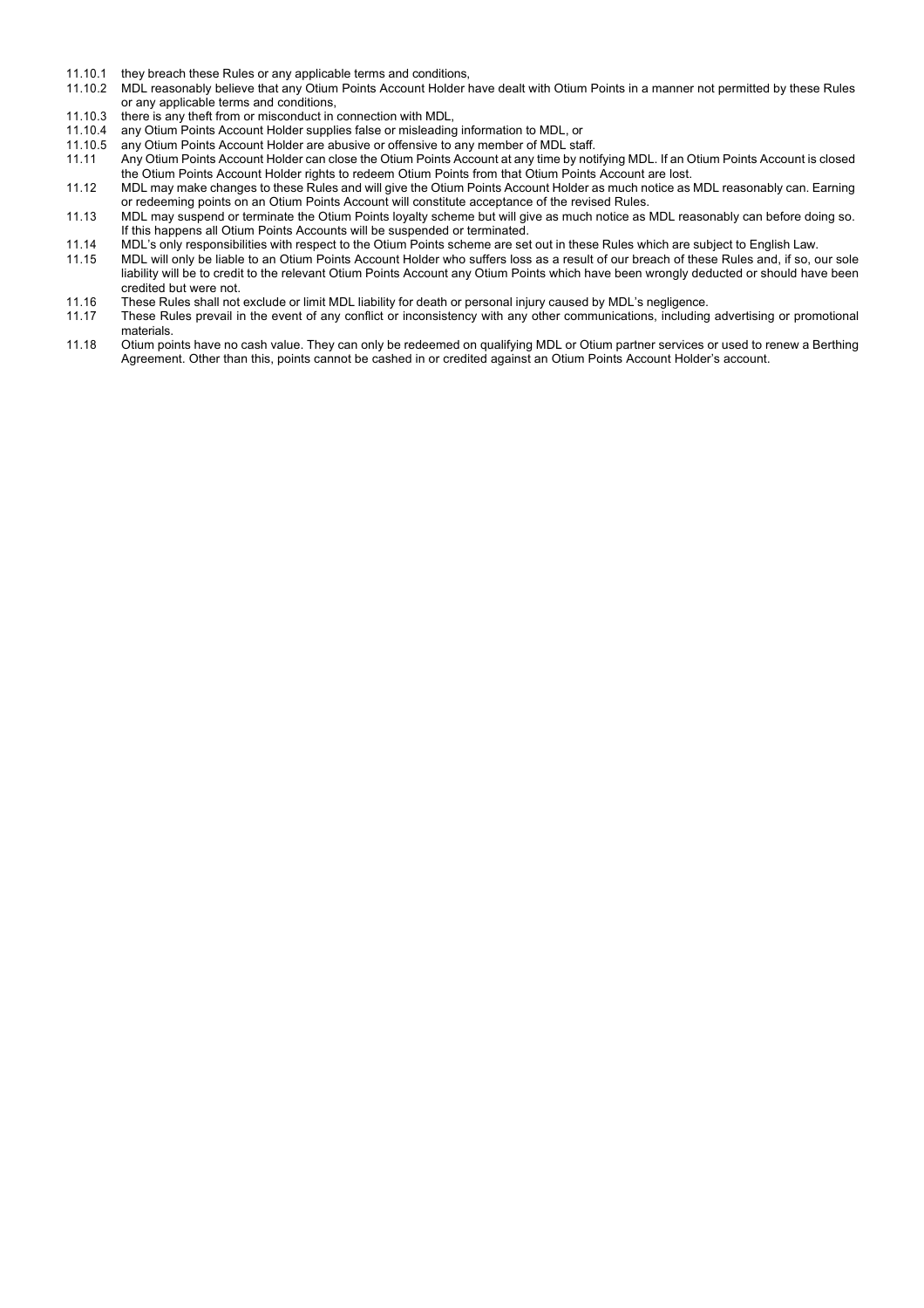## **Freedom Berthing Package**

The terms set out in these Special Conditions shall apply to Owners with a Freedom Berthing Package only.

The following definitions apply to these Special Conditions in addition to those set out in the Berthing Agreement:

**Free Stay** means a stay at a Marina other than the Home Marina in accordance with clause 2.

**Marina Manager** means the person responsible for the day to day management and administration of the Marina on behalf of MDL.

**Passeport Escales Scheme** is an online system that is a reciprocal programme where berth holders can choose another marina to stay at overseas and included in the Passeport Escales Scheme network.

#### **1 FREEDOM BERTHING**

- 1.1 The benefits detailed in these Special Conditions are applicable only to the Boat and cannot be used or supplied to the Owner in connection with any other vessel.
- 1.2 The benefits of the Freedom Berthing Package are available during the term of the Berthing Agreement but are subject to availability.<br>1.3 Berthing cards and benefits are subject to receipt of payment of any sums due to
- Berthing cards and benefits are subject to receipt of payment of any sums due to MDL.
- 1.4 The Berthing card remains the property of MDL at all times and may be used only in connection with the Boat and must be returned to MDL at the end of the Berthing Agreement.
- 1.5 The Freedom Berthing benefits are designed to apply only to Owners who remain with MDL for the full term of the Berthing Agreement.

#### **2 FREE STAYS AT OTHER MDL MARINAS**

- 2.1 The Freedom Berthing Package entitles the Owner to benefit from free visitor berthing, subject to availability at any qualifying MDL Marina. 2.2 Free Stays are limited to stays of up to 30 consecutive nights at any one qualifying MDL Marina. The Owner may be able to extend the
- period of the Free Stay subject to availability and at the applicable Marina Manager's discretion.
- 2.3 Free Stays are for wet berths only.<br>2.4 The Owner will be responsible for
- The Owner will be responsible for payment of any Marina Services used while visiting another Marina during a Free Stay. Any charges that are incurred by the Owner or your Boat whilst visiting another MDL Marina will be invoiced to the Owner by the Home Marina if they are not settled in full before the Boat's departure from the Marina the Owner is visiting.
- 2.5 Free Stays can only be booked and taken prior to the End Date.<br>2.6 Free Stays can only be redeemed by booking berthing reserva
- 2.6 Free Stays can only be redeemed by booking berthing reservations directly with the Marina you wish to visit. It is recommended that bookings are made at least 7 days prior to arrival and it will be necessary for the Owner to book at least 48 hours in advance of the arrival day.
- 2.7 Free Stays are always subject to availability at the applicable Marina. Where a Marina is full then the Marina visited may not be able to guarantee berthing of more than 24 hours at a time.
- 2.8 The Owner must notify the Home Marina in advance of the Owner's intention to visit another Marina.
- 2.9 Free Stays are provided to the Boat named in the Berthing Agreement. The Owner is not permitted to use the Berth at your Home Marina whilst the Boat is visiting another Marina or cruising away from your Home Marina.
- 2.10 The maximum number of Free Stays available to Freedom Berthing Package holders at any one qualifying MDL Marina is 183 overnight stays during the term of the Berthing Agreement regardless of the number of visits made.
- 2.11 In the event that the Boat spends more than 183 Free Stay nights at any one qualifying MDL Marina during the term of the Berthing Agreement, MDL may designate this Marina as the Owner's new Home Marina. In the event of such a change to the Home Marina, the Berthing Fee identified in the Package Details will be adjusted to account for any difference in the published berthing rates between the previous and your new Home Marina from the date that the 183 days expires and not before.
- 2.12 Freedom Berthing customers utilising their Free Stays in Marinas where car parking passes are required will be entitled to 30 consecutive days free car parking for one vehicle during the term of the Berthing Agreement. After this time parking charges will apply. The 30 free days car parking are calculated from the date of your Boat's arrival. Any charges arising for car parking after this period will be based upon the relevant daily car park rate at this Marina.
- 2.13 Additional fees such as harbour dues may be applicable at some locations and such charges will be the responsibility of the Boat owner. The Owner will be notified of such fees on making a reservation for the Free Stay.
- 2.14 Any Free Stay at Ocean Village Marina are entitled to standard berthing only. Upgrading to the platinum package is possible, subject to availability but additional fees will be payable and notified to the Owner upon making a reservation.

#### **3 SANT CARLES MARINA**

- 3.1 In addition to Free Stays, a Freedom Berthing Package entitles the Owner to discounts on MDL boatyard services and fuel at cost whilst visiting Sant Carles Marina. No other Freedom Berthing Package benefits apply at this Marina.
- 3.2 An Owner whose Home Berth is at Sant Carles Marina is entitled to Free Stays at any MDL Marina in the UK (subject to availability). Such stays must be arranged by the UK Marina. No other Freedom Berthing Package benefits apply.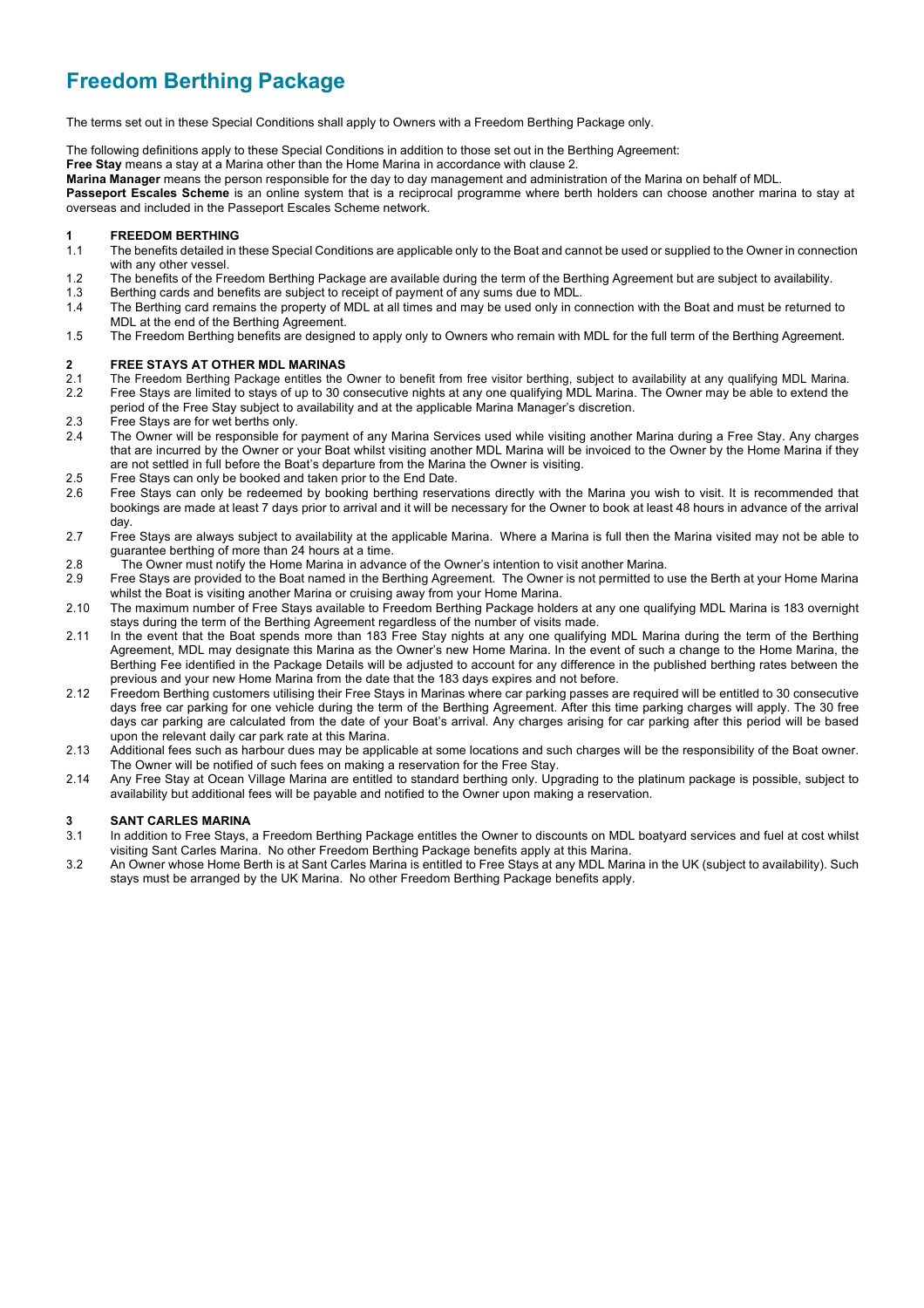# **4 STAYS AT NON-MDL MARINAS**

- 4.1 To benefit from Free Stays in participating French, Spanish and Portuguese Marinas, the Owner must contact their Home Marina to activate the Passeport Escales account. The Owner must also register with the Passeport Escales Scheme at either the Home Marina or by visiting www.passeportescales.com.
- 4.2 During the Berthing Agreement the Owner is entitled to a maximum of up to 5 Free Stays at each of the Marinas participating in the Passeport Escales Scheme, subject to the following terms:
- (a) Only two consecutive Free Stays can be claimed at any one Marina, although the Owner can stay longer at the published overnight rate. (b) The Owner may return to the same Marina following a night away to continue their entitlement of Free Stays.
- (c) Certain Marinas within the Passeport Escales scheme act collectively as a small group. At these Marinas the 5 Free Stays are offered collectively within the group, rather than at each Marina. For a full list, please visit www.passeportescales.com for details of each Marina or Marina Group entitlement.
- 4.3 In order to activate the Free Stays at a qualifying Marina, the Owner must notify Passeport Escales, in advance, of the Owner's registered details and of the period in which the Owner wishes to make use of the scheme. This must be done before 11am on the first day on which the Owner intends to use the Passeport Escales Scheme.
- 4.4 Upon arrival at a qualifying Marina, the Owner is requested to proceed immediately (or the following morning if you arrive at night) to the Marina Office to inform the Marina Manager of your arrival in accordance with any Passeport Escales regulations. If the Owner does not inform the Marina Manager of their arrival the Owner may not receive the benefit of the Free Stay.
- 4.5 The duration of any one Free Stay is up to 24 hours, calculated from noon on the day of arrival.<br>4.6 If the Owner returns to their Home Marina prior to the expiry of the notified period of use of the
- If the Owner returns to their Home Marina prior to the expiry of the notified period of use of the Passeport Escales Scheme, the unused booked nights will be automatically cancelled and the Owner will be required to notify Passeport Escales in accordance with clause 4.3 if the Owner wishes to use the Passeport Escales Scheme again.
- 4.7 The Passeport Escales account is not transferrable.<br>4.8 Passeport Escales members in France, Spain and
- 4.8 Passeport Escales members in France, Spain and Portugal enjoy Free Stays at any MDL Marina in the UK (subject to availability and in accordance with their respective Home Marina Free Stay allowance – see www.passeportescales.com). No other Freedom Berthing Package benefits apply.
- 4.9 Passeport Escales is owned and operated by a third party Atout Portes contact and other details can be found at www.atout-portes.com. MDL accepts no responsibility for failure of the Passeport Escales online services or services provided at Passeport Escales network marinas. MDL Marinas operate only UK marinas within the Passeport Escales network and Owners are not eligible to use the MDL UK network for Passeport Escales qualifying stays.

# **5 DISCOUNTS ON MDL BOATYARD SERVICES**

For work carried out during the period of the Berthing Agreement the Owner is entitled to a discount of up to 20% (dependent upon offer and product) off the current published tariff for boat handling, craning/lifting and pressure washing. This applies only where MDL operates these services - please refer to individual marina tariffs for details which can be found at www.mdlmarinas.co.uk\marinas.

### **6 FUEL AT COST**

6.1 Petrol and diesel are available for Freedom Berthing customers at cost at any qualifying MDL fuel station. This represents MDL's cost of delivering fuel to you.

### **7 UNLIMITED SHORT-STAY VISITOR BERTHING**

All Freedom Berthing customers can visit any MDL Marina in the UK at any time, for up to 4 hours, on their Boat. The Berthing Card must be presented upon arrival at the Marina. Berthing is always subject to availability.

### **8 STORAGE ASHORE**

- All Freedom Berthing customers are entitled to 8 weeks storage ashore between 1<sup>st</sup> November and 28<sup>th</sup> February (subject to availability) and unlimited storage ashore (subject to availability) at other times at a Marina where MDL offers this facility apart from Cobbs Quay Marina, Queen Anne's Battery Marina and Dartside Quay (Brixham and Torquay marinas) where storage periods are limited as follows: 8.1.1 Cobbs Quay Marina- up to six weeks- restricted six weeks ashore from 1st Dec to 31st March;
	- 8.1.2 Dartside Quay boatyard (Brixham and Torquay marinas) up to 8 weeks;
	- 8.1.3 Queen Anne's Battery up to 30 days.
- 8.2 Additional storage products or storage ashore can be provided (subject to availability and charges) on request so please contact your Home Marina for further guidance and the terms and conditions that apply to such storage services.

- 9.1 Privileges and benefits of the Freedom Berthing Package will only be granted for customers with a valid Berthing Agreement. Any other services provided will be charged at normal rates which will be available at the Marina.
- 9.2 Entitlement to benefits and discounts will be suspended in cases where payments are overdue to MDL or when an Owner is in breach of these Special Conditions or the Berthing Agreement. In such cases, visitor berthing, and storage ashore will be charged at the prevailing published tariff.
- 9.3 MDL reserves the right to introduce new conditions for the Freedom Berthing Package where required on legal grounds or for the safety or security or good management of the Marina, and to amend such Special Conditions from time to time as may be necessary. Such Special Conditions and any amendments to them will become effective on being displayed on the public notice board or other prominent place at the Marina.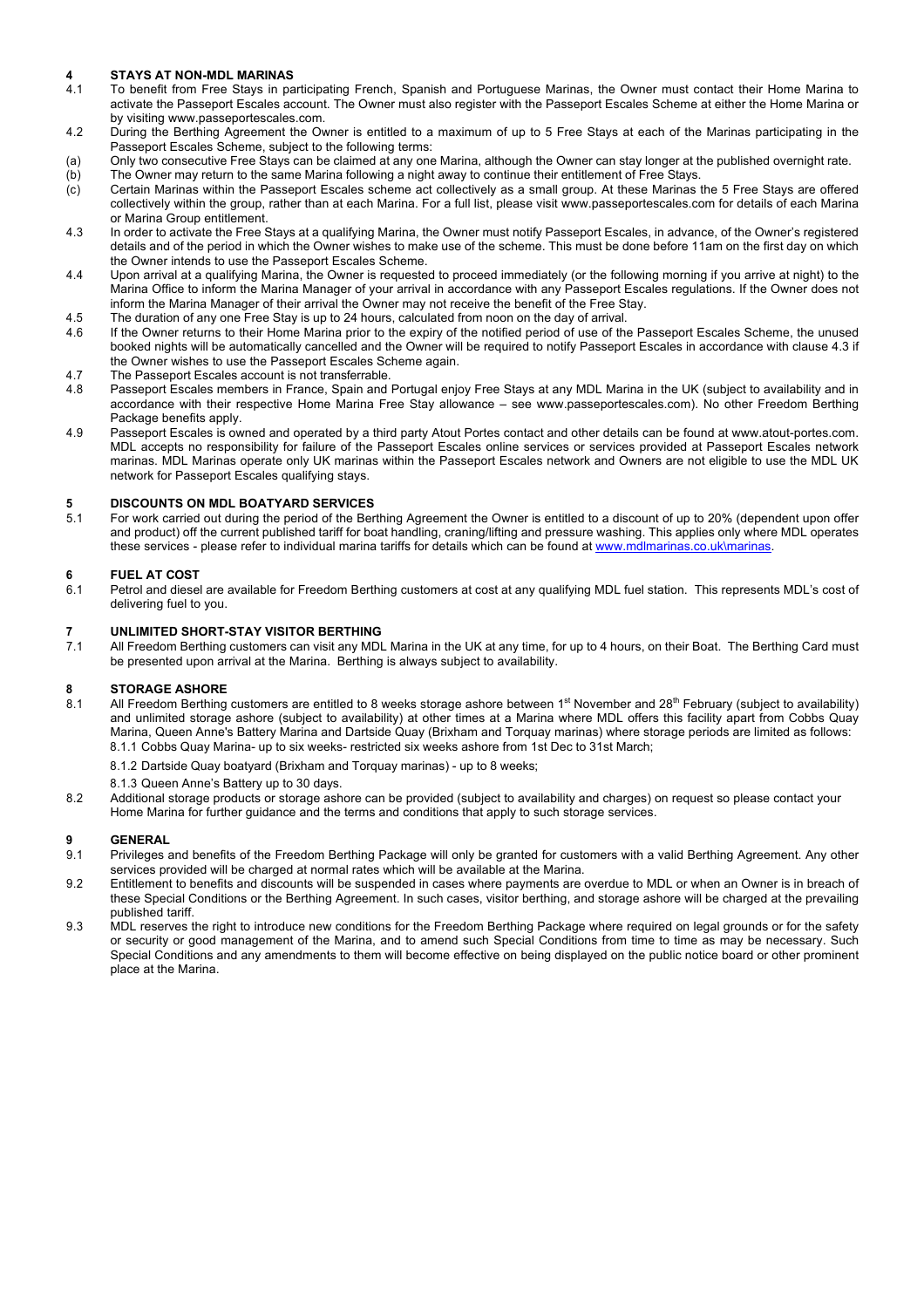## **Berthing Plus Otium Platinum Package**

The terms set out in these Special Conditions shall apply to Owners with a Berthing Plus Otium Platinum Package only.

The following definitions apply to these Special Conditions in addition to those set out in the Berthing Agreement:

**Home Marina** means the Marina set out in the Package Details.

**Marina Manager** means the person responsible for the day-to-day management and administration of the Marina on behalf of MDL.

**Otium Points** a feature of your Berthing Plus Otium Platinum Package, which allows for paid Marina Services at any qualifying Marina or registered tenant partner of MDL to earn the Owner points that can then be redeemed against other Marina Services.

**Otium Points Card** means the MDL card issued to the Owner for the purposes of earning and receiving Otium Points.

**Otium Points Rules** means the rules set out in Appendix 1.

**Passeport Escales Scheme** is an online system that is a reciprocal programme where berth holders can choose another marina to stay at overseas and included in the Passeport Escales Scheme network.

**Platinum Otium Stay** means a stay at a Marina other than the Home Marina in accordance with clause 2.

#### **1 BERTHING PLUS OTIUM PLATINUM PACKAGE**

- 1.1 The benefits detailed in these Special Conditions are applicable only to the Owner as an individual and cannot be used by or supplied to any other person or persons.
- 1.2 During the Berthing Agreement the Berthing Plus Otium Platinum Package gives the Owner the right to have their Boat berthed in a dedicated Berth at their Home Marina and earn Otium Points on Marina Services paid for at any Marina in the UK, and Sant Carles Marina in Spain.
- 1.3 The Berthing Plus Otium Platinum Package entitles the Owners to benefit from earning Otium Points in accordance Otium Points Rules – See Appendix 1.
- 1.4 The benefits detailed in these Special Conditions are applicable only to the Boat and cannot be used or supplied to the Owner in connection with any other vessel.
- 1.5 The Berthing Plus Otium Platinum Package benefits are designed to apply only to Owners who remain with MDL for the full term of the Berthing Agreement.
- 1.6 The Berthing Plus Otium Platinum Package benefits are "earned" on a pro rata basis dependant on the length of the Berthing Agreement. In the event of early termination of the Berthing Agreement, MDL reserves the right to charge the Owner for any Berthing Plus Otium Platinum Package benefits taken in advance including any special discounts obtained by the Owner.
- 1.7 When paying by direct debit the Otium Points applicable to the Berthing Fee will be released in equal proportions to the Owner's account during the terms of the Berthing Agreement. If for any reason the payments stop, then the Otium Points will not be allocated to the Owner's account until the outstanding payments have been made.

#### **2 FREE STAYS AT OTHER MDL MARINAS**

- 2.1 The Berthing plus Otium Platinum Package entitles the Owner to benefit from free visitor berthing, subject to availability, at any qualifying MDL Marina.
- 2.2 Platinum Otium Stays are limited to stays of up to 30 consecutive nights at any one qualifying MDL Marina. The Owner may be able to extend the period of the Platinum Otium Stay subject to availability and at the applicable Marina Manager's discretion.
- 2.3 Platinum Otium Stays are for wet berths only.<br>2.4 The Owner will be responsible for payment of
- 2.4 The Owner will be responsible for payment of any Marina Services used while visiting another Marina during a Platinum Otium Stay. Any charges that are incurred by the Owner or your Boat whilst visiting another MDL Marina will be invoiced to the Owner by the Home Marina if they are not settled in full before the Boat's departure from the Marina the Owner is visiting.
- 2.5 Platinum Otium Stays can only be booked and taken prior to the End Date.<br>2.6 Platinum Otium Stays can only be redeemed by booking berthing res
- Platinum Otium Stays can only be redeemed by booking berthing reservations directly with the Marina you wish to visit. It is recommended that bookings are made at least 7 days prior to arrival and it will be necessary for the Owner to book at least 48 hours in advance of the arrival day.
- 2.7 Platinum Otium Stays are always subject to availability at the applicable Marina. Where a Marina is full then the Marina visited may not be able to guarantee berthing of more than 24 hours at a time.
- 2.8 The Owner must notify the Home Marina in advance of the Owner's intention to visit another Marina.
- 2.9 Platinum Otium Stays are provided to the Boat named in the Berthing Agreement. The Owner is not permitted to use the Berth at the Home Marina whilst the Boat is visiting another Marina or cruising away from the Home Marina.
- 2.10 The maximum number of Platinum Otium Stays available to Berthing plus Otium Platinum Package holders at any one qualifying MDL Marina is 183 overnight stays during the term of the Berthing Agreement regardless of the number of visits made.
- 2.11 In the event that the Boat spends more than 183 Platinum Otium Stay nights at any one qualifying MDL Marina during the term of the Berthing Agreement, MDL may designate this Marina as the Owner's new Home Marina. In the event of such a change to the Home Marina, the Berthing Fee identified in the Package Details will be adjusted to account for any difference in the published berthing rates between the previous and the new Home Marina from the date that the 183 days expires and not before.
- 2.12 Berthing plus Otium Platinum Package customers utilising their Platinum Otium Stays in Marinas where car parking passes are required will be entitled to 30 consecutive days free car parking for one vehicle during the term of the Berthing Agreement. After this time parking charges will apply. The 30 free days car parking are calculated from the date of the Boat's arrival. Any charges arising for car parking after this period will be based upon the relevant daily car park tariff at this Marina.
- 2.13 Berthing Plus Otium Platinum Package customers utilising their Platinum Otium Stays at the Ocean Village Marina are entitled to standard berthing only. Upgrading to the Ocean Village platinum package is possible, subject to availability but additional fees will be payable or Otium Points will need to be redeemed and will be notified to the Owner upon making a reservation.
- 2.14 Additional fees such as harbour dues may be applicable at some locations and such charges will be the responsibility of the Boat owner. The Owner will be notified of such fees on making a reservation for the Platinum Otium Stay.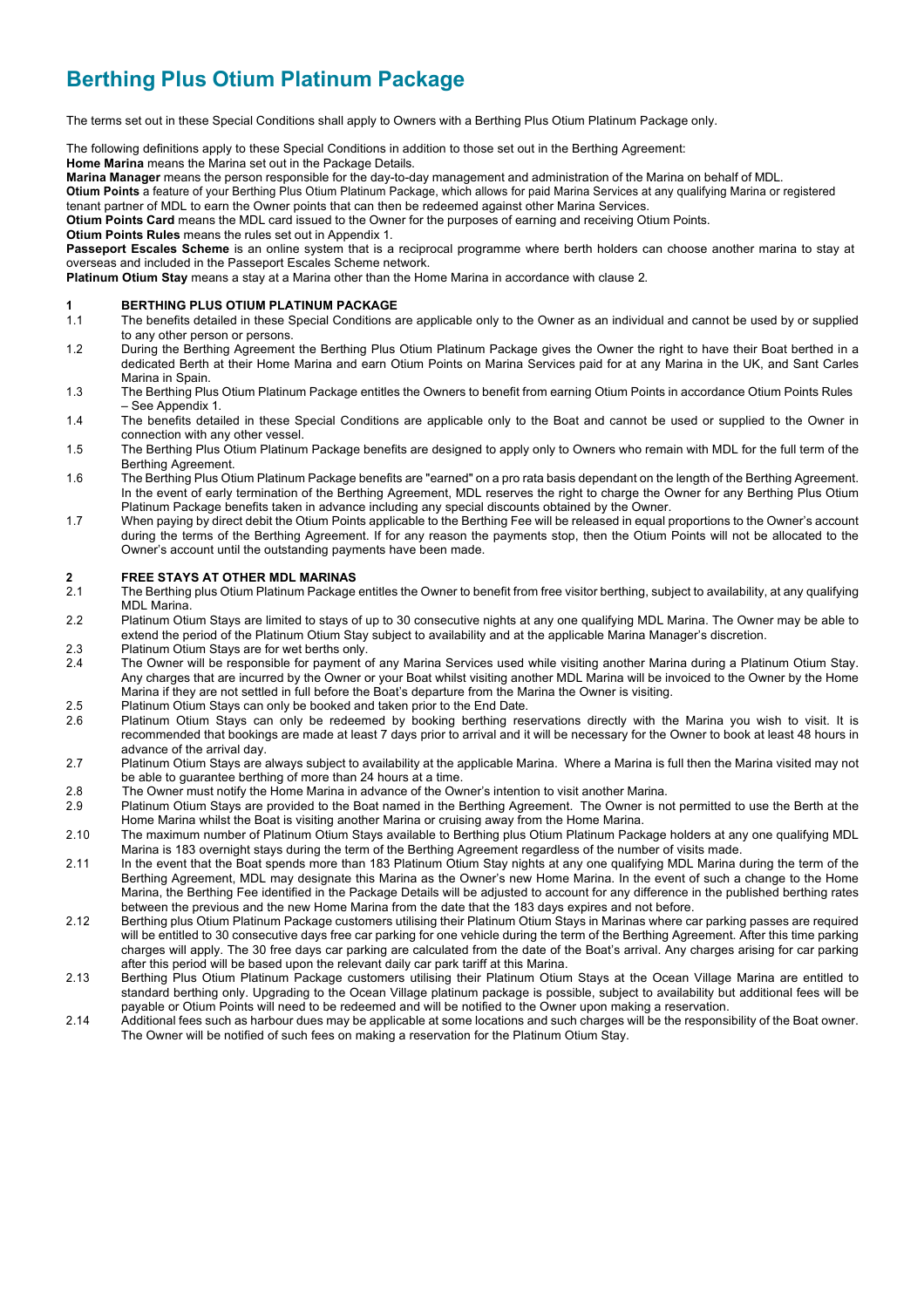### **3 SANT CARLES MARINA**

- In addition to Platinum Otium Stays, Berthing Plus Otium Platinum Package customers can also enjoy Otium Point redemption against other MDL services such as boatyard services and fuel whilst visiting Sant Carles Marina. No other Berthing Plus Otium Platinum Package benefits apply at Sant Carles Marina.
- 3.2 Berth holders at Sant Carles Marina can enjoy Platinum Otium Stays at any Marina in the UK (subject to availability). Such Platinum Otium Stays must be arranged by the applicable UK Marina.

### **4 STAYS AT NON-MDL MARINAS**

- 4.1 To benefit from Platinum Otium Stays in participating French, Spanish and Portuguese Marinas, the Owner must contact their Home Marina to activate the Passeport Escales account. The Owner must also register with the Passeport Escales Scheme at either the Home Marina or by visiting www.passeportescales.com.
- 4.2 During the Berthing Agreement the Owner is entitled to a maximum of up to 5 Platinum Otium Stays at each of the Marinas participating in the Passeport Escales Scheme, subject to the following terms:
- (a) Only two consecutive Platinum Otium Stays can be claimed at any one Marina, although the Owner can stay longer at the published overnight rate.
- (b) The Owner may return to the same Marina following a night away to continue their entitlement of Platinum Otium Stay.
- Certain Marinas within the Passeport Escales scheme act collectively as a small group. At these marinas the 5 Platinum Otium Stays are offered collectively within the group, rather than at each Marina. For a full list, please visit www.passeportescales.com for details of each Marina or Marina Group entitlement.
- 4.3 In order to activate the Platinum Otium Stay at a qualifying Marina, the Owner must notify Passeport Escales, in advance, of the Owner's registered details and of the period in which the Owner wishes to make use of the scheme. This must be done before 11am on the first day on which the Owner intends to use the Passeport Escales Scheme.
- 4.4 Upon arrival at a qualifying Marina, the Owner is requested to proceed immediately (or the following morning if you arrive at night) to the Marina Office to inform the Marina Manager of your arrival in accordance with any Passeport Escales regulations. If the Owner does not inform the Marina Manager of their arrival the Owner may not receive the benefit of the Platinum Otium Stay.
- 4.5 The duration of any one Platinum Otium Stay is up to 24 hours, calculated from noon on the day of arrival.
- 4.6 If the Owner returns to their Home Marina prior to the expiry of the notified period of use of the Passeport Escales Scheme, the unused booked nights will be automatically cancelled and the Owner will be required to notify Passeport Escales in accordance with clause 4.3 if the Owner wishes to use the Passeport Escales Scheme again.
- 4.7 The Passeport Escales account is not transferrable.<br>4.8 Passeport Escales members in France, Spain and
- Passeport Escales members in France, Spain and Portugal enjoy Platinum Otium Stay at any MDL Marina in the UK (subject to availability and in accordance with their respective Home Marina Free Stay allowance – see www.passeportescales.com). No other Berthing with Platinum Otium Package benefits apply.
- 4.9 Passeport Escales is owned and operated by a third party Atout Portes. Contact and other details can be found at www.atoutportes.com. MDL accepts no responsibility for failure of the Passeport Escales online services or services provided at Passeport Escales network marinas. MDL Marinas operate only UK marinas within the Passeport Escales network and Owners are not eligible to use the MDL UK network for Passeport Escales qualifying stays.

### **5 REDEEMING POINTS AND EARNING POINTS AT MDL BOATYARD SERVICES**

- For any Marina Services carried out during the term of the Berthing Agreement the Owner is entitled to earn Otium Points for all monies spent and can redeem Otium Points to pay off the current published tariff for boat handling, craning/lifting and pressure washing. This applies only where MDL operates the Marina Service.
- 5.2 Details of the charges for the Marina Services or Otium Points value for such services are available for the applicable Marina.

#### **6 FUEL**

- 6.1 Petrol and diesel are available for Berthing Plus Otium Platinum Package customers who are entitled to earn Otium Points on all monies spent on the current published tariff for fuel.
- 6.2 Berthing Plus Otium Platinum Package customers can also use Otium points to pay for fuel.

# **7 STORAGE ASHORE**

- The Owner is entitled to up to 8 weeks storage ashore free of charge at a Marina where MDL operates this facility apart from Cobbs Quay Marina, Queen Anne's Battery Marina and Dartside Quay (Brixham and Torquay marinas) where storage periods are limited as follows:
	- 7.1.1 Cobbs Quay Marina- up to six weeks- restricted six weeks ashore from 1st Dec to 31st March;
	- 7.1.2 Dartside Quay boatyard (Brixham and Torquay marinas) up to 8 weeks;
	- 7.1.3 Queen Anne's Battery up to 30 days.
- 7.2 Thereafter, any additional days will be charged at the rate applicable to that Marina which is available from the marina office or on the relevant Marina's page on www.mdlmarinas.co.uk
- 7.3 The various Marinas within the MDL network have varying storage arrangements so please contact your Home Marina for further guidance relating to storage ashore and the terms and conditions that apply to such storage services.

- Privileges and benefits of the Berthing Plus Otium Platinum Package will only be granted on presentation of a current Berthing Plus Otium Platinum Package card on arrival at the Marina. Any other services provided will be charged at normal rates which will be available at the Marina.
- 8.2 Entitlement to benefits and discounts will be suspended in cases where payments are overdue to MDL or when an Owner is in breach of these Special Conditions or the Berthing Agreement. In such cases, visitor berthing, Marina Services and storage ashore will be charged at the prevailing published tariff.
- 8.3 MDL reserves the right to introduce new conditions for the Berthing Plus Otium Platinum Package where required on legal grounds or for the safety or security or good management of the Marina, and to amend such Special Conditions from time to time as may be necessary. Such Special Conditions and any amendments to them will become effective on being displayed on the public notice board or other prominent place at the Marina.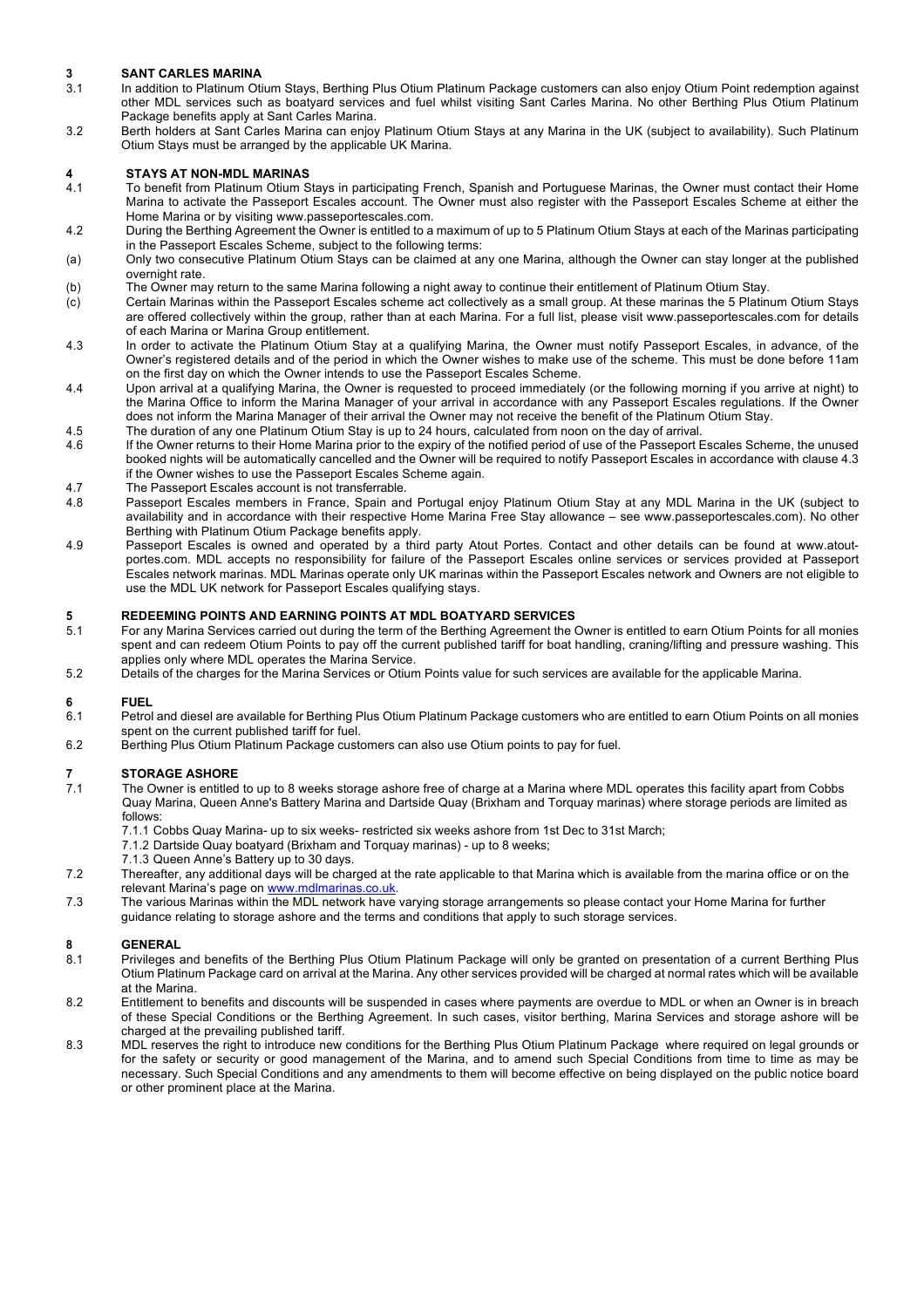### **APPENDIX 1**

### **OTIUM POINTS RULES**

These rules govern the collection and use of Otium Points and set out the terms of the contract between MDL and the Otium Points Account Holder.

### **9 OTIUM POINTS ACCOUNT**<br>**9.1** An individual can apply for the

- 9.1 An individual can apply for the loyalty scheme and become a member ("an Otium Points Account Holder") if they have a current annual Berthing Plus Otium Platinum Package. Customers without a Berthing Plus Otium Platinum Package can also apply for the loyalty scheme and earn Otium Points at the visitor rates.
- 9.2 The Otium Points Account Holder can then earn points on various purchases from MDL or their promotional suppliers. The Otium Points will be recorded on the Otium Points Account Holder's account held by MDL ("the Otium Points Account").
- 9.3 MDL reserve the right to refuse an application for any good reason for entry into the loyalty scheme.
- 9.4 MDL will set up an Otium Points Account to record points earned or redeemed by each Otium Points Account Holder.
- 9.5 The Otium Points Account is linked to the Otium Points Account Holder's Boat(s) that are berthed in an MDL Marina. The Otium Points Account Holder may have all their Boats on one Otium Points Account and use the Otium Points interchangeably between such Boats. 9.6 An Otium Points Account Holder converting from a berth holder status to a visitor status will automatically have remaining Otium
- points deleted from the Otium Points Account on the expiry of the berthing contract. An Otium Points Account Holder converting from a visitor status to a berth holder will automatically keep the points balance and will start to earn on the berth holder rate.
- 9.7 Otium Points are valid for 3 years, any unused points that mature at year 3 are automatically deleted from the Otium Points Account. Otium Points are redeemed using the oldest points first.
- 9.8 Entitlement to Otium Points will be suspended in cases where payments are overdue to MDL or when an Owner is in breach of any agreement with MDL or the Marina Regulations and/or Code of Conduct.

### **10 EARNING OTIUM POINTS**

- 10.1 MDL award Otium Points when the Otium Points Account Holder has undertaken a relevant transaction with MDL or one of their promotional suppliers. The amount of Otium Points awarded may change and will vary depending on the goods and/or services bought, the amount spent and where the transaction takes place. Full details of how Otium Points are awarded can be found in the Collect Points section of our website www.mdlmarinas.co.uk\otium.
- 10.2 Otium Points will not be awarded for non-qualifying products. Please see full list of products on the Collect Points section of our website www.mdlmarinas.co.uk\otium.
- 10.3 The Otium Points Account can earn a maximum of 10,000 points in a 12-month period.
- 10.4 MDL may set a value on the number of Otium Points boosted as part of a promotion on which additional Otium Points are available. Individual boost promotions may have different limits as communicated in the purchase conditions. Any participation in promotional offers above and beyond what could objectively be considered consumer behaviour or personal use may be considered by MDL as abuse of the loyalty scheme.
- 10.5 MDL will remove Otium Points at any time if products are returned for any reason and a full or partial refund of the purchase price is given. This also applies to the exchange of products unless the exchange is for products with an equivalent value.
- 10.6 Otium Points awarded at the time of the transaction may be removed or cancelled if MDL determines that the Otium Points were collected in breach of these Rules or were awarded in error.
- 10.7 Otium Points Account Holders may earn Otium Points when paying for their annual berthing, other than Freedom Berthing Packages. Annual berthing paid for by direct debit, will have Otium Points awarded on a monthly basis. Otium Points Account Holders paying for their annual berthing in full will receive the applicable Otium Points in full at the start of their agreement.
- 10.8 Otium Points earned on a transaction:<br>10.8.1 will be available to spend on the Otium 10.8.1 will be available to spend on the Otium Points Account within 2 working days of such transaction; and <br>10.8.2 cannot be redeemed against the same transaction.
- cannot be redeemed against the same transaction.
- 10.9 Otium Points are earned on the remaining transaction cash value, when Otium Points are used to pay for part of the transaction.

#### **11 REDEEMING OTIUM POINTS**

- 11.1 The Otium Points Account Holder can redeem Otium Points to obtain goods and services or discounts from MDL or one of their promotional suppliers. Otium Points cannot be converted to cash, vouchers, or any other scheme.
- 11.2 The amount of Otium Points needed may change and will vary depending on the products bought, the amount spent and where the transaction takes place. Full details of how points are redeemed can be found on the MDL web site, www.mdlmarinas.co.uk.

- All goods and services or discounts from MDL or one of their promotional suppliers are subject to availability.
- 12.2 Transactions on which Otium Points are earned or redeemed which are made with one of MDL's promotional suppliers are made directly with that supplier and MDL have no responsibility for the delivery, standard, quality or otherwise of any goods and services received or supplied or the failure of the supplier to honour a redemption or make specific goods, services or discounts available.
- 12.3 Transactions on which Otium Points are earned or redeemed are subject to all applicable legal rules and the terms and conditions (including booking requirements, cancellation restrictions, return conditions, warranties and limitations of liability) of MDL or the applicable promotional supplier.
- 12.4 Redeemed Otium Points cannot be used again. If a transaction on which Otium Points are issued or redeemed is cancelled, reversed or not completed, MDL will reverse the associated Otium Points movement. If insufficient Otium Points are available, or MDL suspect fraud or misconduct, any benefits may be refused or cancelled.
- 12.5 Otium Points are personal to the Otium Points Account Holder and cannot be transferred to another Otium Points Account Holder. Otium Points Account Holders may inherit the Otium Points of a family member who has died by providing a written request informing MDL of the account details of the deceased.
- 12.6 Otium Points can only be earned, held, or redeemed as set out in these Rules. Any other use, award, sale, exchange or transfer of Otium Points, or attempt to do so, is a serious breach of these Rules. Any Otium Points not earned and held in accordance with these Rules will be invalid and cannot be redeemed. Any such Otium Points on an Otium Points Account will be deducted and, if they are redeemed, MDL may take other appropriate action.
- 12.7 MDL's Privacy Policy sets out the information that we will gather on Otium Points Account Holders, how an Otium Points Account Holder uses the Otium Points Card and earns and redeems points, how this information will be used and who it may be shared with. The Privacy Policy can be found on www.mdlmarinas.co.uk.
- 12.8 Otium Points Cards are the property of MDL and must be returned to MDL on request or destroyed when no longer valid for use. The Otium Points Account Holder is responsible for the security of all Otium Points Cards issued on the Otium Points Account. If an Otium Points Card is lost or the holder thinks an unauthorised person has become aware of any security code, password or account number, they should contact MDL immediately.
- 12.9 MDL may close any Otium Points Account on which no points have been earned or redeemed for a continuous period of at least 12 months.